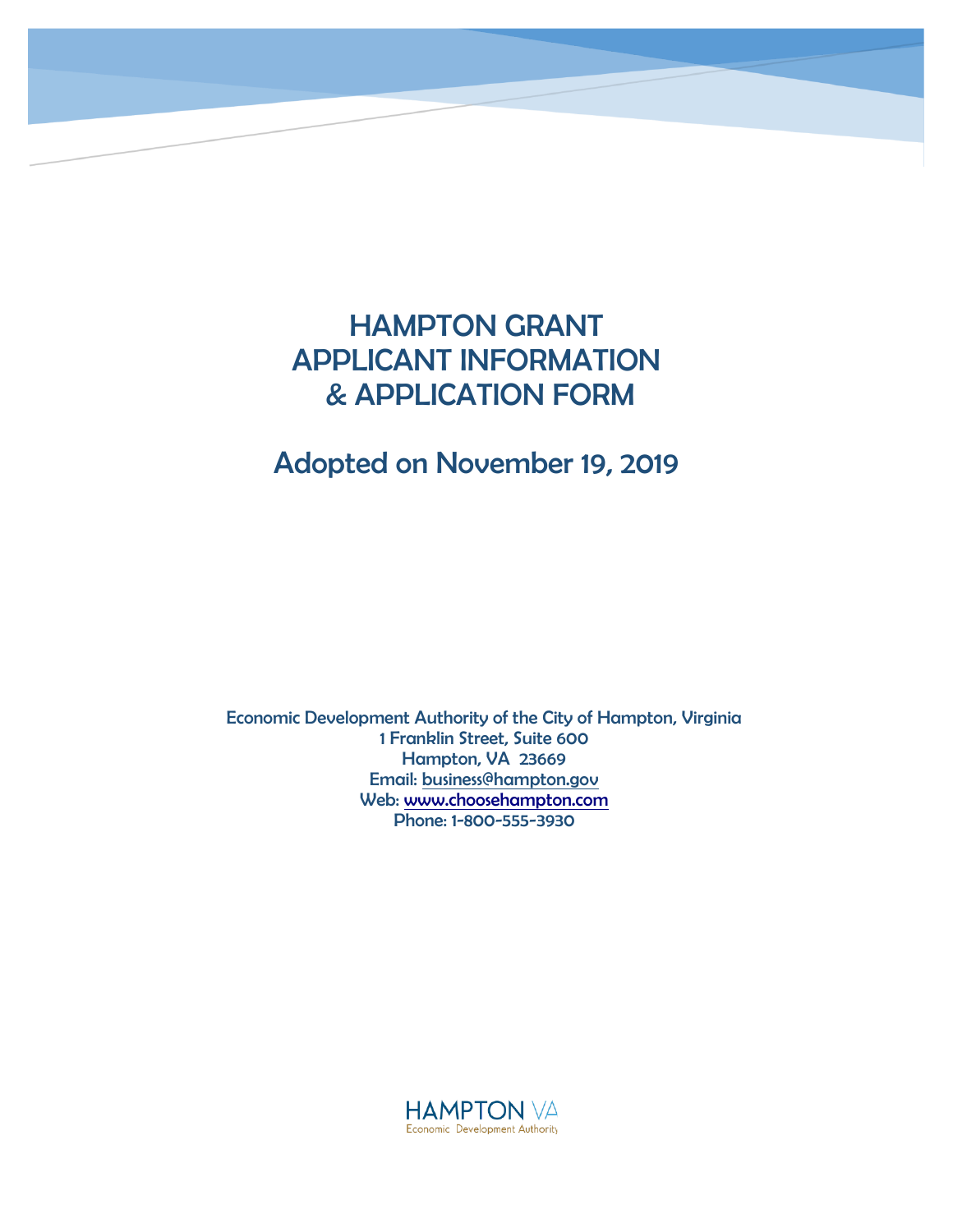### **OVERVIEW**

This information will help you identify the local incentives offered by the Economic Development Authority of the City of Hampton, Virginia (EDA) that may best fit your business needs. Most of these programs offer financial assistance in the form of grants to existing businesses that are expanding and new businesses in the City of Hampton (City).

The specific terms, conditions, and eligibility requirements for the programs are generally described for each program.

Program information and applications are available on the City Department of Economic Development's website www.choosehampton.com. Interested applicants may also learn more by visiting, calling, or writing the Department at the address and through the contact information listed on the cover.

### **PART I: General Purpose and Criteria and Process – All Programs**

Purpose:

Hampton City Council provides funding to the EDA in order to enhance the goals and objectives of the City, particularly those related to tax revenue generation, job creation, or stimulation of the redevelopment of under-utilized and deteriorated commercial and industrial properties in the City.

Required information:

- **Project description and Hampton location**
- Explanation of why financial assistance is being sought
- Estimated project timeline including estimated start and end dates
- Estimated capital investment and number of full-time jobs
- A credit check for each individual with an ownership interest

Public Disclosure; Protection of Confidential Proprietary Information:

The EDA is a political subdivision of the Commonwealth of Virginia. Information and documents in the custody of the EDA are subject to public disclosure pursuant to the provisions of The Virginia Freedom of Information Act, Code of Virginia §2.2-3700 et. seq., as it may be amended from time to time ("VA FOIA"). VA FOIA allows for certain confidential proprietary records to be exclude from disclosure voluntarily provided by a private business pursuant to a promise of confidentiality when used by the public body for business, trade and tourism development or retention. Code of Virginia §2.2-3705.6(3). Accordingly, the EDA promises to withhold from disclosure otherwise required by VA FOIA confidential proprietary information submitted as part of a grant application, but only to the extent an applicant:

(i) provides a statement that invokes protection from the VA FOIA, prior to, or upon the submission of the proprietary data or other materials;

(ii) provides a statement that identifies the data or other materials to be protected and states the reasons why protection is necessary; and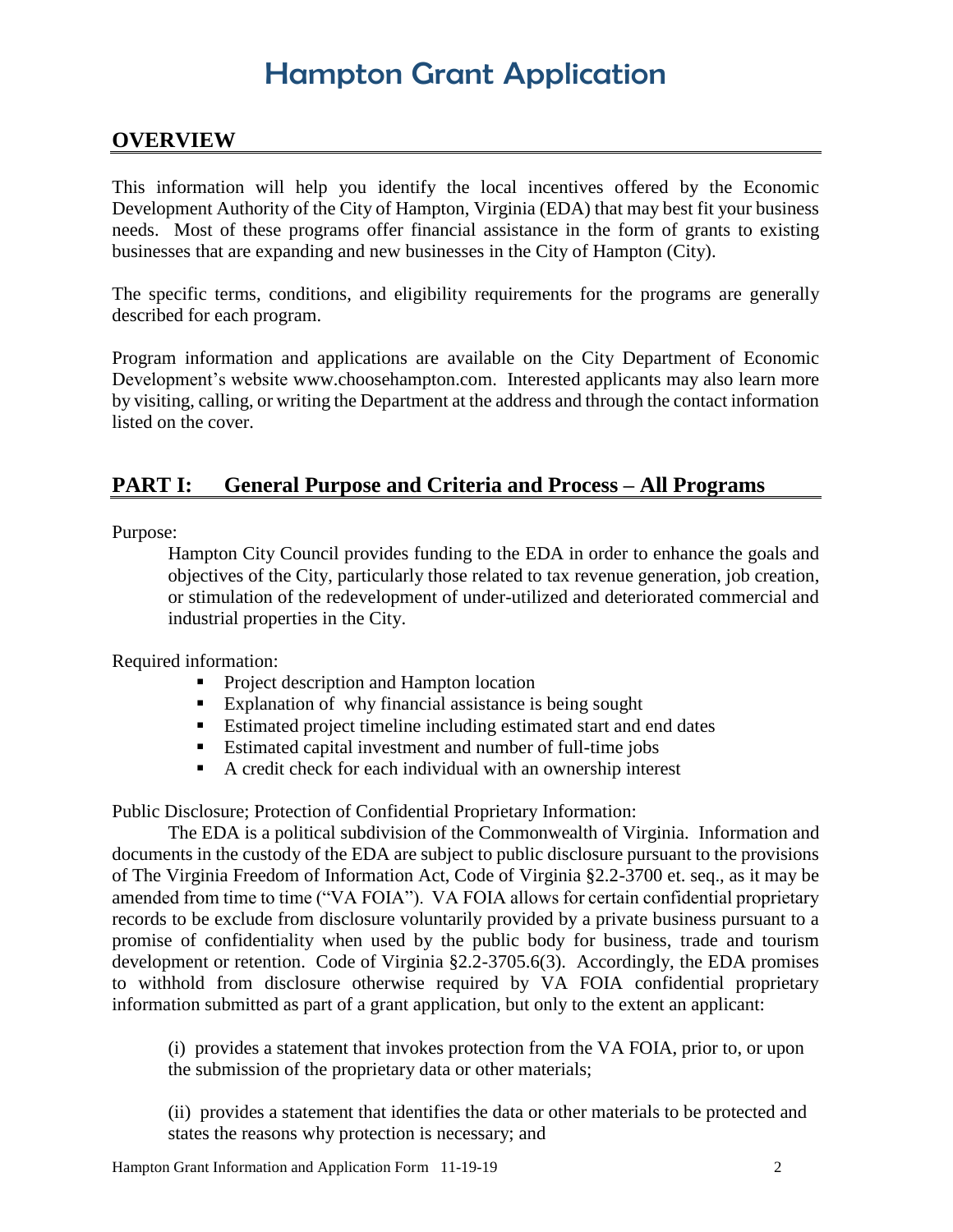(iii) submits trade secrets and other proprietary information under separate cover in a sealed envelope clearly marked "PROPRIETARY".

An all-inclusive statement that the entire application is proprietary is unacceptable and may be rejected on that basis. Information submitted that does not meet the above requirements will be considered public information and will be disclosed as required by VA FOIA. The EDA's promise of confidentiality hereunder shall not apply to any information which (i) is now or hereafter becomes available to the public without breach of the obligations under this Agreement by the EDA; (ii) becomes available to the EDA from a third party having the legal right to disclose such information; or (iii) such disclosure is compelled by a court of competent jurisdiction or otherwise compelled by law.

### **PART II: City-wide grant programs**

### **Economic Development Grants**

Economic Development Grants are made to stimulate economic activity and are a mechanism to provide resources to companies and/or other organizations where the primary outcome is job growth or capital investment. To be considered, a company is required to submit the following information:

- Description of the business activity and location of where the business is or going to take place in Hampton
- Estimated project timeline including estimated start and end dates
- If an existing business, current level of capital investment and full-time jobs
- Specified capital investment, if any, to be made within a specified timeframe not to exceed thirty six (36) months
- Specified number of full-time jobs, if any, to be created within a specified timeframe not to exceed thirty six (36) months
- A list of positions, the average wage or annual salary rates for each new fulltime position.
- A business plan, if the business has been formed in the last 36 months, or if there is an expansion that is not consistent with existing business operations
- Financial information

The maximum grant award shall be at the sole discretion of the EDA and shall be weighted based on the economic impact to the City (tax revenues, wages, achievement of Grant goals, etc.).

### **Façade Improvement Grants**

The Façade Improvement Grant is a reimbursement program for façade improvements to taxable commercial, industrial, or mixed-use structures that are 10 years or older. Mixed-use structures must have a commercial component and the grant will only be applicable to the commercial portion of the building. The program provides a matching grant of up to 30% of qualified improvements up to a maximum of \$10,000. Projects must meet a minimum threshold of a \$3,000 investment by the qualified applicant.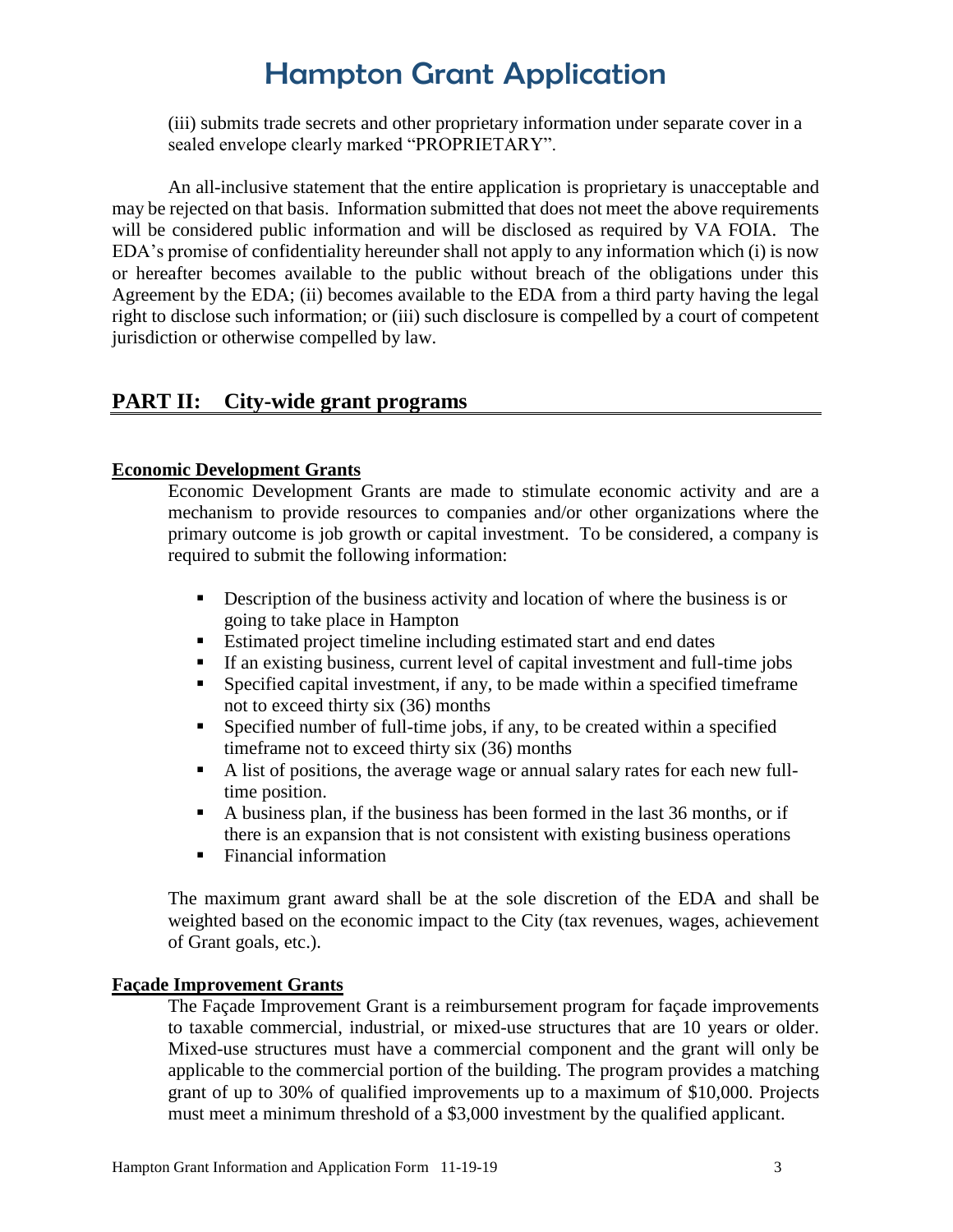That minimum threshold is lowered to \$1,000 for qualified arts or cultural businesses located within the designated incentive zones of the Hampton Arts and Cultural District.

Applicants must provide two (2) quotes as part of their application. Improvements must be done by contractor(s) licensed by the Virginia Board of Contractors at a level adequate to install the value of the proposed work. In addition, Renderings, drawings, pictures and/or other material samples to illustrate intended improvements

Every project will be evaluated based on the value of its improvement, the extent/scope of work proposed, and its potential economic impact. Each review will consider the following aspects:

- The visual prominence of the building and its location
- The comprehensive approach of the design and the long-term durability and sustainability of the improvements
- Increase in the value or marketability of the real property
- Increase in local tax revenue
- Decrease in vacancy rate
- **Level of private investment by the property owner or tenant**
- Any other relevant information

Complete applications must be submitted to and accepted by the Economic Development Department prior to commencing work. Acceptance of an application by the Economic Development Department does not guarantee a grant will be awarded by the EDA.

### **Hampton Manufacturing & Innovation Assistance Grant**

Hampton Manufacturing & Innovation Assistance Grants are designed to aid small Hampton manufacturers (employing 90 or fewer employees), primarily engaged in manufacturing, prototyping, design and/or development of commodities, and classified as manufacturers under the North American Industrial Classification six-digit code which starts with the number three (3). This grant pays matching funds of 2:1 for operational improvements and employee training up to a maximum of \$7,000 for eligible businesses. Meaning for every \$1 the company contributes, the Authority provides a \$2 match, up to a maximum of \$7,000.

Applicants for this grant must demonstrate one (1) or more of the following: (1) commitment to improve profitability; (2) raise productivity; (3) compete in global markets; or (4) provide enhanced value to the customer through product improvement.

Applicants can seek operational and/or training assistance to achieve their needs from any legitimate service provider including, but not limited to, a community college, other college or university, trade association, or equipment manufacturer. Examples of eligible grant expenditures are listed below, however other operational and training initiatives will be considered.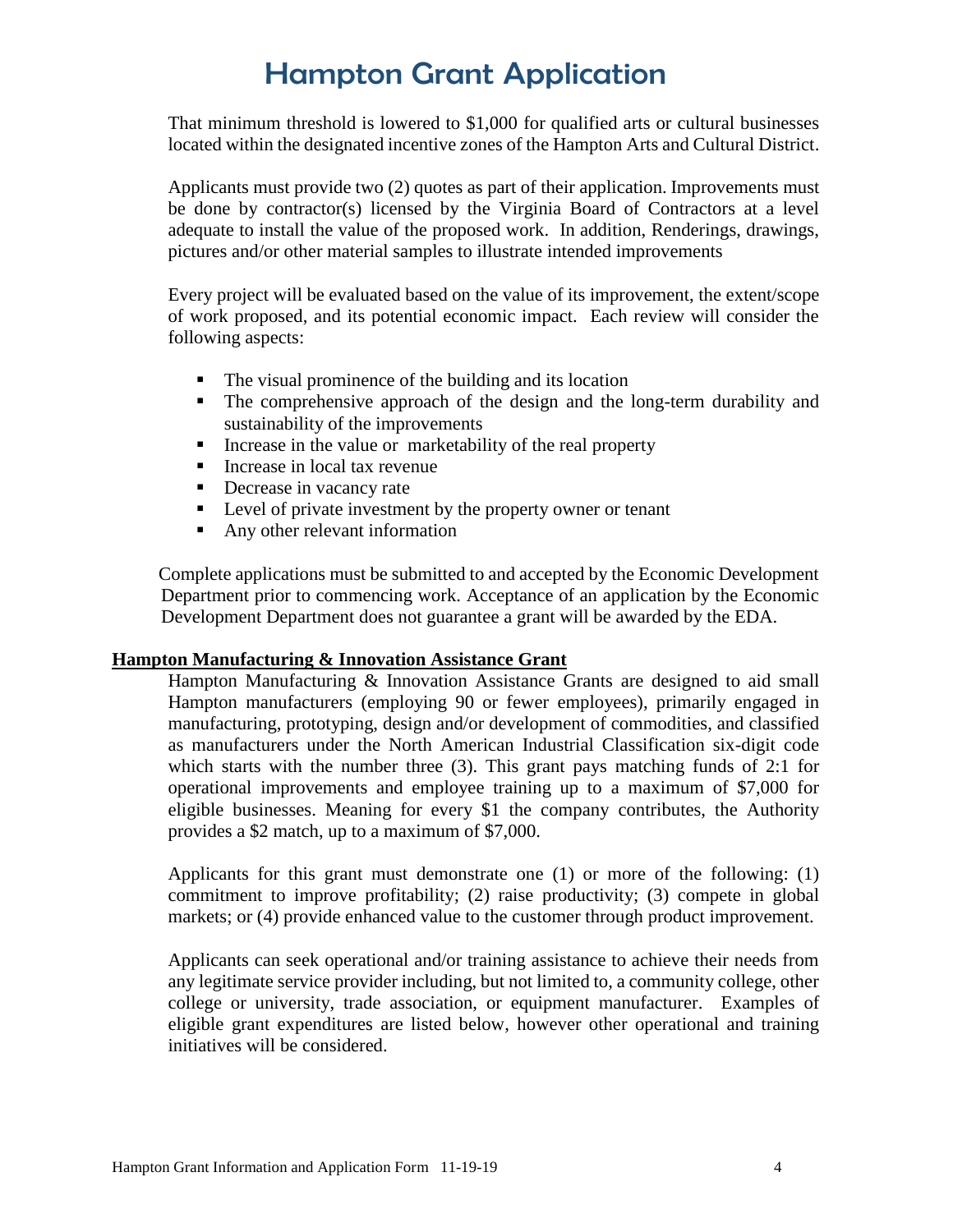- Aerospace AS9100
- Automotive QS-9000
- Business Assessments
- Energy Reductions
- FDA Export Certification
- 8D Problem Solving
- **ISO Certifications**
- **Human Resources Management** and/or Organizational Structure
- Homeland Security
- **ITAR Certification**
- Lean Manufacturing/Six Sigma
- Telecommunications TL 9000

### **PART III: Location-specific grant programs**

### **Downtown Hampton and Phoebus Retail Assistance Grant**

The Downtown Hampton and Phoebus Retail Assistance Grant is a reimbursement program designed to increase the retail presence and sales in Downtown Hampton and Phoebus. Retail tenants or property owners located within the Downtown Hampton and Phoebus Master Plan areas may apply. This program provides a matching grant of up to 30% of eligible expenses. Projects must meet a minimum total cost threshold of \$3,000.

Every project will be evaluated for the value of its improvement, the extent/scope of work proposed, and its potential retail sales impact. Each review will consider the following aspects:

- Consistency with the vision of the district and master plan
- Type of retail activity
- Positive impact on district residential revitalization
- Ability to increase critical mass of retail and to convert first floor space to retail
- Expected effect on the appearance of the district
- **Previous success of the business in other locations; or, likely success of the** business based on its business plan
- Expected investments by property and business owners
- Return on investment/tax revenue to the City
- Financial history of the applicant
- If the project is a mix of uses (other than retail), the square footage dedicated to retail and (i) the anticipated sales revenue generated by the retail activities, and (ii) a comparison of those retail sales revenues to the total revenues anticipated for all uses

Complete applications must be submitted to and accepted by the Economic Development Department prior to commencing work. Acceptance of an application by the Economic Development Department does not guarantee a grant will be awarded by the EDA. That minimum threshold of \$3,000 is lowered to \$1,000 for qualified arts or cultural businesses located within the designated incentive zones of the Hampton Arts and Cultural District. . In addition, at the discretion of the EDA, arts and cultural businesses may receive an increased award.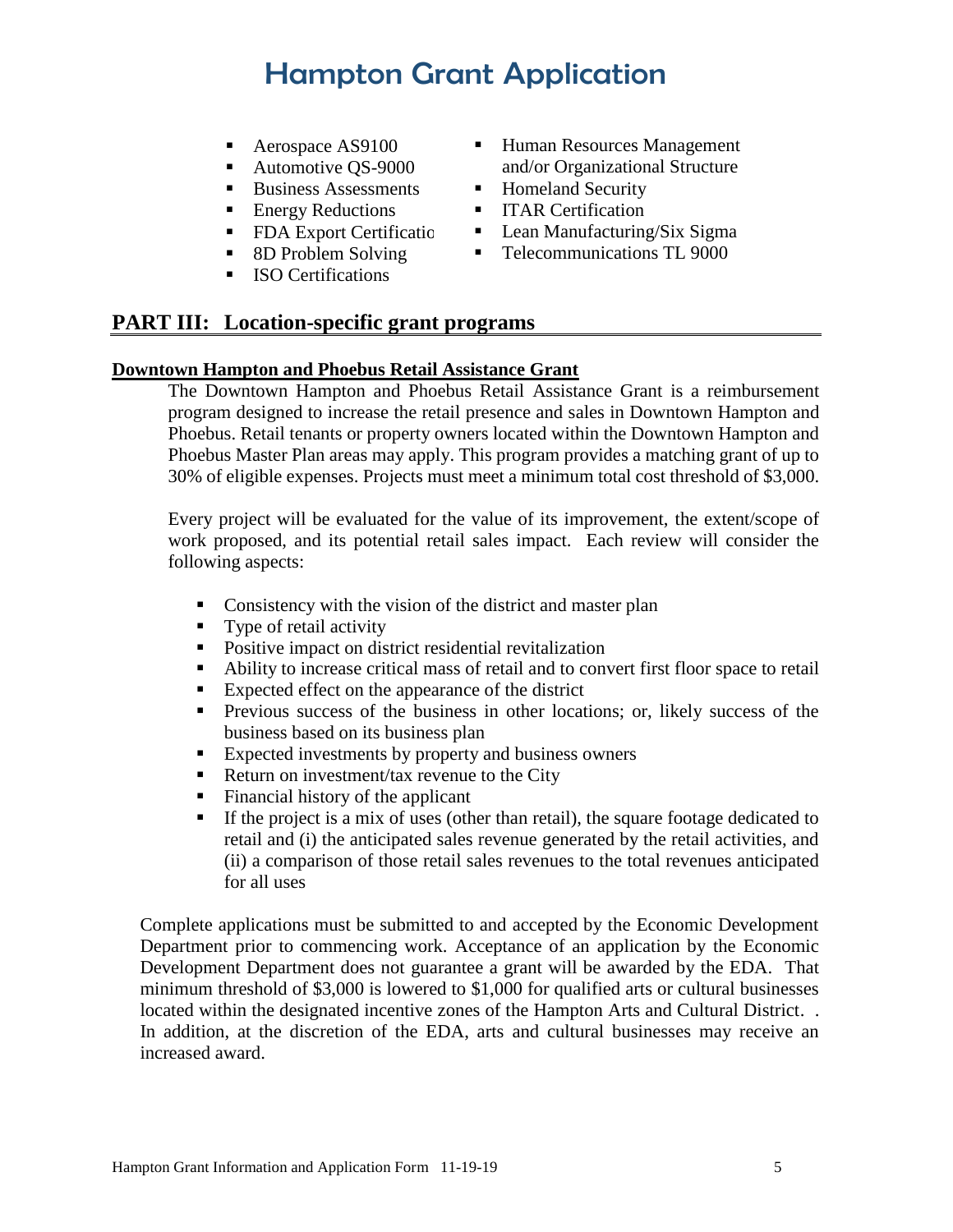#### **NASA Langley Research Center Technology Commercialization Grant**

The City is interested in assisting start-ups that want to commercialize technologies created at the NASA Langley Research Center (LaRC) while further developing the entrepreneurial ecosystem in Hampton. The Hampton Economic Development Authority (EDA) created the NASA Langley Research Center Technology Commercialization Grant to stimulate technology transfer, commercialization opportunities and new business creation tied to the NASA LaRC.

The grant can be leveraged to assist businesses with their licensing agreement application efforts and processing fees in accordance with the NASA Langley Research Center requirements. This grant is also available for companies pursuing a Space Act Agreement (SAA) with LaRC or companies seeking to bring a product or developed technology to the marketplace. Furthermore, the grant is available to current and former LaRC civil servants looking to establish or expand technology-focused companies. Grants can be awarded in amounts from \$1,000 to a maximum of \$10,000 and will require each recipient company to contribute/invest at least an equal amount of the grant awarded. The program funding is subject to City Council appropriations.

Eligible applicants must meet the following qualifications: (1) have a Hampton address at the time of application; (2) be located in a Hampton Enterprise Zone or actively establishing a location in a Hampton Enterprise Zone; (3) have commenced either a Licensing Application or a Space Act Agreement (SAA), been awarded a SBIR/STTR contract with NASA Langley Research Center (LaRC), or a current or former civil servant employed with NASA LaRC seeking to commercialize aerospace technologies similar to those developed at LaRC and the majority owner of the business.

Applicants may use the grant funds for, but not not limited to the following: Equipment, Prototyping and testing, Hiring Subject Matter Experts (SME's), Demonstrations, Raw materials and inventories, Working Capital or State/Federal Matching Grant Program Application Fees. Applications may be denied if the committee determines other programs can provide such services or similar grants.

Complete applications must be submitted to and accepted by the Economic Development Department. The application will be first reviewed by staff which may include an outside "technical advisor." Grant amount requests up to \$5,000 will be designated as "Mini Grants" and will be eligible for a streamlined process only requiring approval from the Loan & Grant Committee. Grants exceeding \$5,000 will require approval by the full EDA Board. Acceptance of an application by the Economic Development Department does not guarantee a grant will be awarded by the EDA.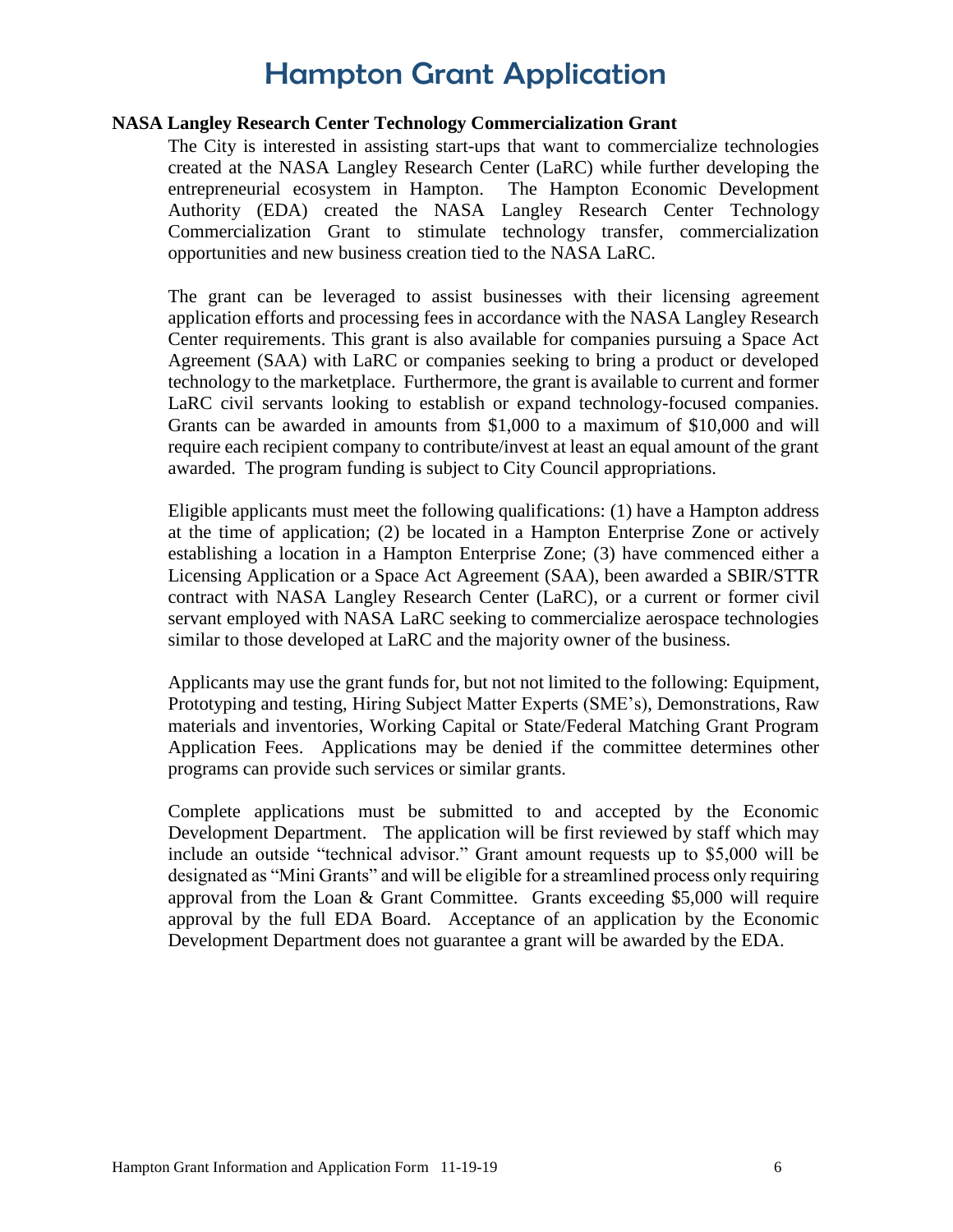# **Checklist**

Before you begin filling out an application, please review the checklist below.

### **For all applicants:**

- $\Box$  Project summary and Hampton location
- $\Box$  Explanation of why financial assistance is being sought
- $\Box$  Estimated project timeline including estimated start and end dates.
- $\Box$  Include estimated capital investment, pro-forma projections, (three-year summary), and number of new full-time jobs
- $\Box$  Applicant information for credit check for all individuals with an ownership interest
- $\Box$  Copy of Business License
- $\Box$  Non-refundable \$50.00 application fee
- $\Box$  Resume(s) or Profile for All Owners and Executive Management

### **Businesses existing less than 3 years must also provide**

- Business Plan
- $\Box$  Personal Financial Statements for All Business Owners
- $\Box$  Personal Tax Returns for 3 Years for All Business Owners
- $\Box$  Pro-forma Income Projections (profit & loss statement) Three-year summary, to include detailed projections month by month,

### **Businesses existing more than three years provide**

- □ Company Tax Returns -most recent 2 Years
- $\Box$  Company Financial Statements most recent 2 Years
- $\Box$  Business Plan in instances of a major change in business activity

### **All Applications for improvements to real property must also include**

| $\Box$ Detailed information including a project description which may include |
|-------------------------------------------------------------------------------|
| elevations/drawings                                                           |

- Project Costs attach two  $(2)$  estimates from contractors, engineers, and related costs to completed project
- $\Box$  If the applicant does not own the property applications must also include
	- Executed Lessor/Owner Authorization Form
	- Copy of the executed lease agreement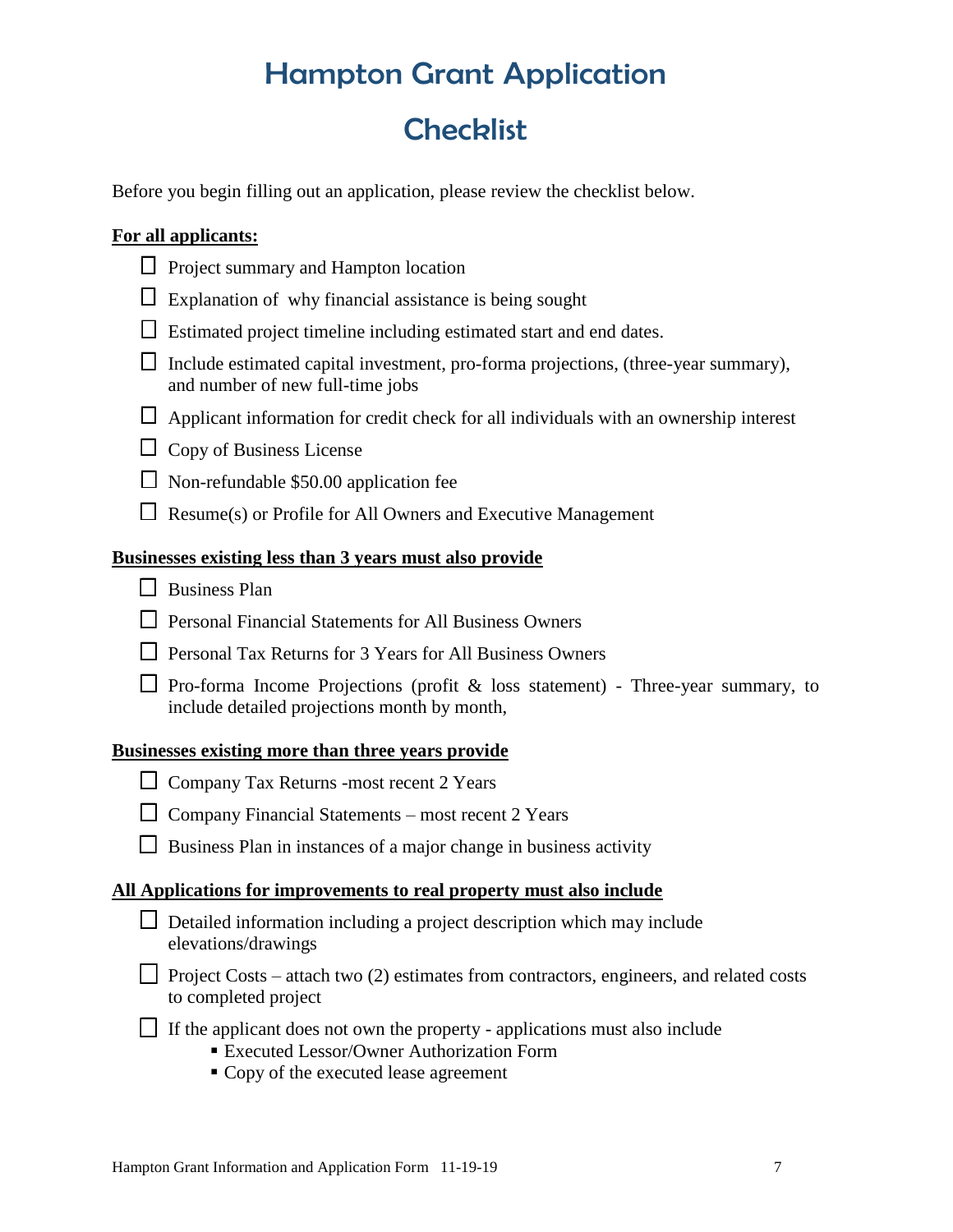Please identify the type of grant requested. Check only one grant type per application. If you choose to apply for more than one grant type, a separate application must be submitted for each grant type.

| $\Box$ Economic Development               |
|-------------------------------------------|
| $\Box$ Façade Improvement                 |
| $\Box$ Hampton Manufacturing & Innovation |
| $\Box$ Downtown Hampton & Phoebus Retail  |

NASA Langley Research Center Technology Commercialization Grant

Applicants must provide the following information. If more space is needed, attach additional pages may be attached to this application. In addition, please refer to the checklist to ensure you have included the proper information necessary to complete your submission.

### SECTION I: BUSINESS INFORMATION (Use additional paper if necessary)

1. Applicant Entity:

|    | Business Location (if different than Mailing Address) __________________________                                        |
|----|-------------------------------------------------------------------------------------------------------------------------|
|    | Own or Lease? (Circle One) If leasing, monthly rent amount: ____________________                                        |
|    |                                                                                                                         |
|    | Point of Contact for Questions regarding this Application: _____________________                                        |
|    |                                                                                                                         |
| 2. | Applicant Entity is Organized as a: (Check one)                                                                         |
|    | Partnership                                                                                                             |
|    | $\Box$ Sole Proprietorship                                                                                              |
|    | $\Box$ S Corporation                                                                                                    |
|    | $\Box$ C Corporation                                                                                                    |
|    | $\Box$ LLC – Single Member                                                                                              |
|    | $\Box$ LLC – Multiple Member                                                                                            |
|    | $\sim$ 1.0, $\sim$ 1.0, $\sim$ 1.4, $\sim$ 1.4, $\sim$ 1.4, $\sim$ 1.4, $\sim$ 1.4, $\sim$ 1.4, $\sim$ 1.0, 1.0, $\sim$ |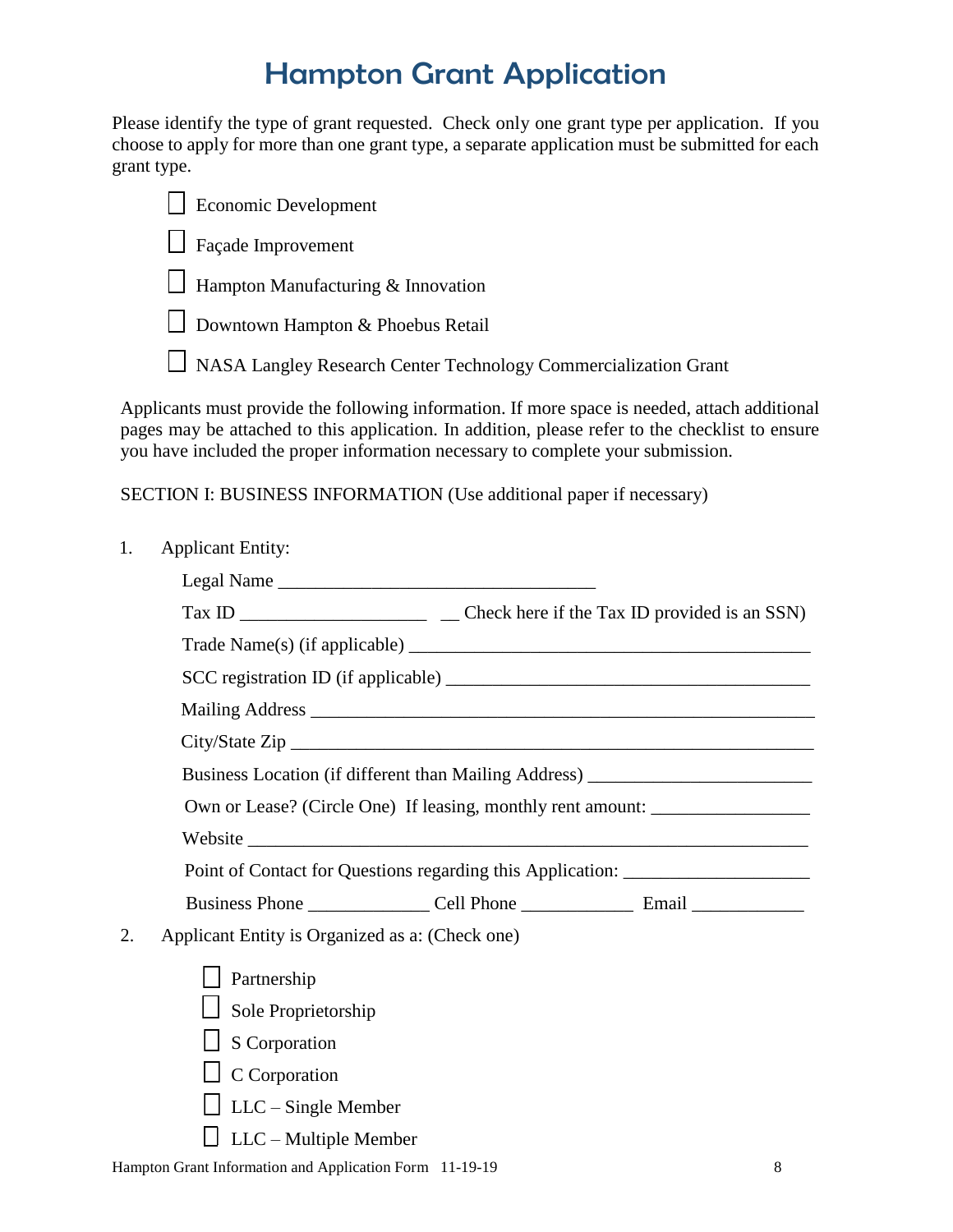| Age of Business: (Check one)                                                                                                                                                                                                           |
|----------------------------------------------------------------------------------------------------------------------------------------------------------------------------------------------------------------------------------------|
| $New$ (under 36 months)                                                                                                                                                                                                                |
| $\Box$ Existing If so, how long? $\Box$                                                                                                                                                                                                |
| <b>Current Number of Employees:</b><br>Full-time<br>Part-time<br>Jobs increase expected over next 2 years<br>Full-time<br>Part-time                                                                                                    |
| Does the applicant or any officer, director, or owner of the applicant have business<br>judgments, past due federal, state, or local taxes of any nature, unsettled lawsuit(s) or                                                      |
| major legal disputes past or pending? Yes or No. If YES, Please explain:                                                                                                                                                               |
| Has the applicant or any officer, director, or owner of the applicant defaulted on a loan,<br>or been involved in any bankruptcy or insolvency proceedings? Yes or No. If YES,<br>give date(s) and explain:                            |
|                                                                                                                                                                                                                                        |
| Has the applicant, or any officer, director, or owner of the applicant been informed of<br>any current or on-going investigation to possible violations of state and/or federal<br>securities laws? Yes or No. If YES, Please explain: |
|                                                                                                                                                                                                                                        |

*A "yes" response to any of items 8 – 11 does not automatically disqualify an applicant. Consideration will be given based upon the disclosure provided.*

\_\_\_\_\_\_\_\_\_\_\_\_\_\_\_\_\_\_\_\_\_\_\_\_\_\_\_\_\_\_\_\_\_\_\_\_\_\_\_\_\_\_\_\_\_\_\_\_\_\_\_\_\_\_\_\_\_\_\_\_\_\_\_\_\_\_\_\_\_

\_\_\_\_\_\_\_\_\_\_\_\_\_\_\_\_\_\_\_\_\_\_\_\_\_\_\_\_\_\_\_\_\_\_\_\_\_\_\_\_\_\_\_\_\_\_\_\_\_\_\_\_\_\_\_\_\_\_\_\_\_\_\_\_\_\_\_\_\_\_\_\_\_\_\_\_\_\_\_\_\_\_\_

SECTION II: PROJECT FINANCING INFORMATION: **Please be specific.**

probation, or on parole? Yes or No. If YES, Please explain: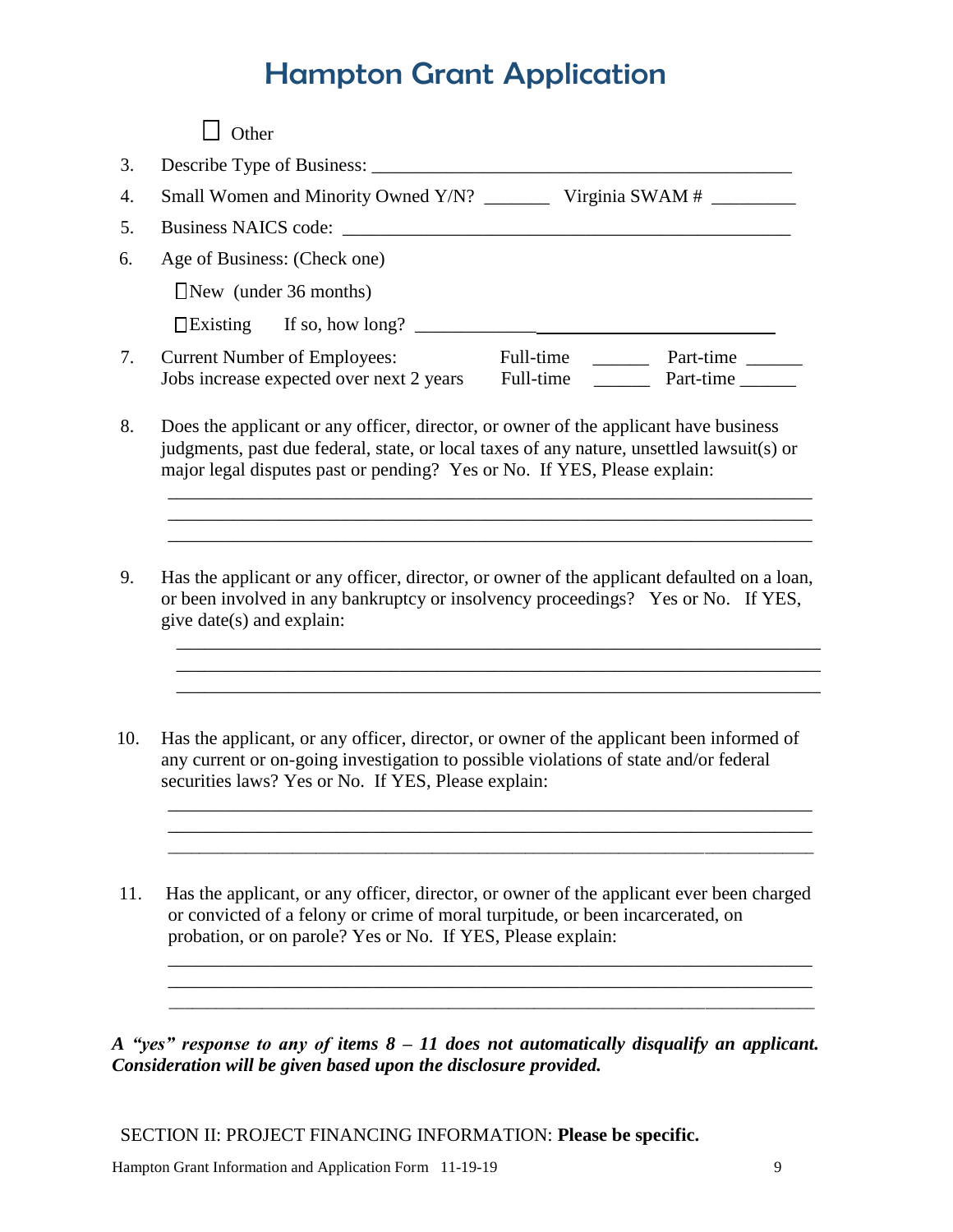1. Total Amount of your grant request \$

2. Purpose of Request:

3. Grants will not cover 100% of the project's funding. Detail the amount and source of your equity or other financing injection into this project.

 $4.$ Please provide as much information as possible and include any additional information that will assist the Economic Development Department Staff and the appropriate EDA committee in evaluating your request. You may attach a separate sheet(s) if needed.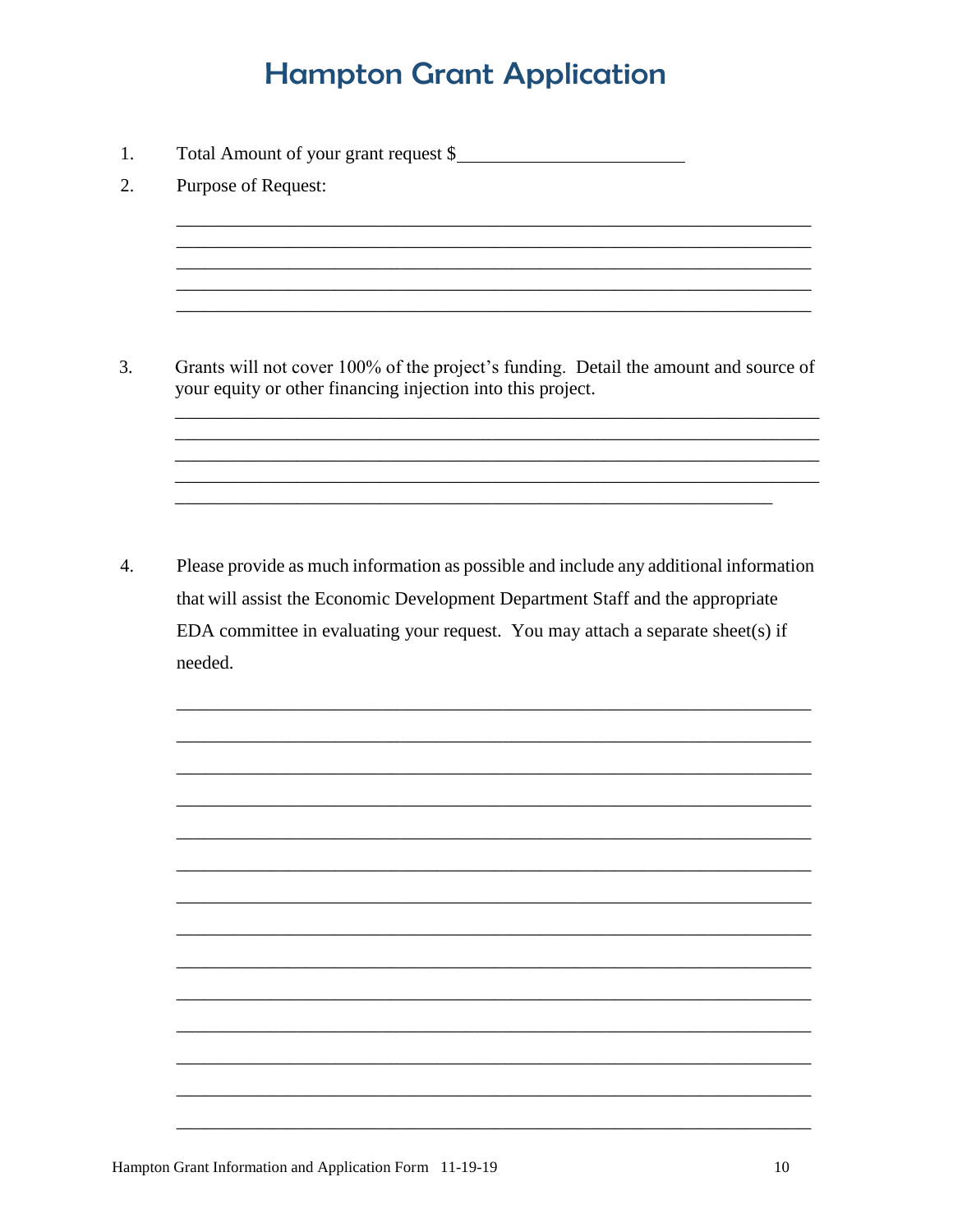| <b>Hampton Grant Application</b> |  |  |
|----------------------------------|--|--|
|                                  |  |  |
|                                  |  |  |
|                                  |  |  |
|                                  |  |  |
|                                  |  |  |
|                                  |  |  |
|                                  |  |  |
|                                  |  |  |
|                                  |  |  |
|                                  |  |  |
|                                  |  |  |
|                                  |  |  |
|                                  |  |  |
|                                  |  |  |
|                                  |  |  |
|                                  |  |  |
|                                  |  |  |
|                                  |  |  |
|                                  |  |  |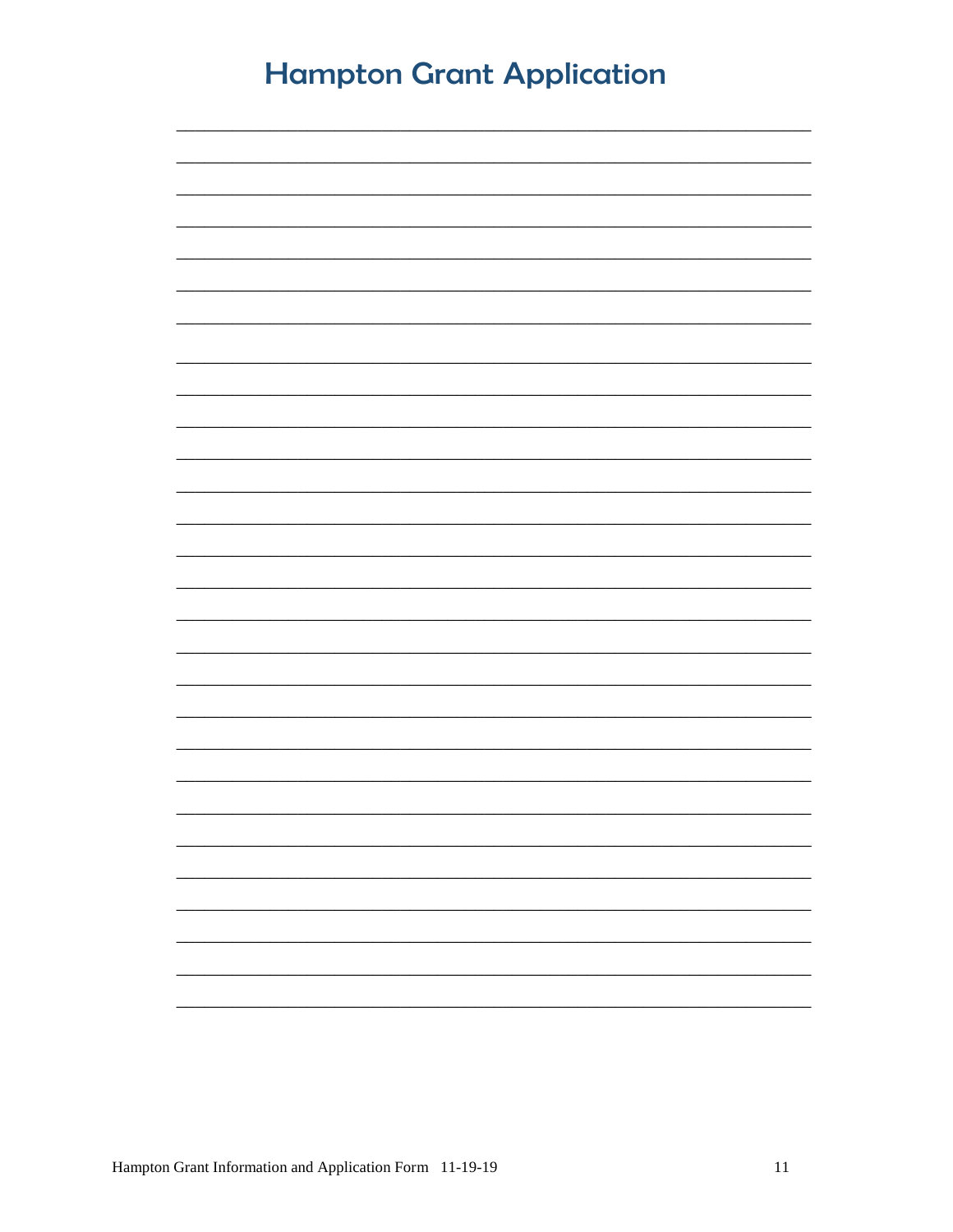### SECTION III: FOR BUSINESSES LESS THAN 3 YEARS OLD and BUSINESSES PROPOSING A MAJOR CHANGE IN BUSINESS ACTIVITY:

- 1 . Have you completed a Business Plan? Y/N \_\_\_\_\_\_\_\_\_ If yes, please attach a copy of the Business Plan to this Application.
- 2. If no, would you like information on assistance available to help you prepare a Business Plan? Y/N

SECTION IV: Please read the following and sign the application form below. All owners, or partners must sign this application form.

The undersigned acknowledges and agrees that (i) he/she has read and understands all Applicant Information provided with this Application; (ii) all information provided in the Application is true and accurate; and (iii) any additional information requested by the Economic Development Department staff or the EDA in connection with this Application will provided or authorized for release to said representative. The undersigned further acknowledges and agrees that the Application involves the use of public funds and as such may be made public pursuant to Part I of the Applicant Information ("Public Disclosure; Protection of Confidential Proprietary Information), and any other applicable laws of the United States of America and the Commonwealth of Virginia.

| Name (Print) | Title |
|--------------|-------|
| Signature    | Date  |

(If other than individual/sole proprietor, please provide documentation that you are authorized to sign and enter into this application on behalf of the Applicant Entity.)